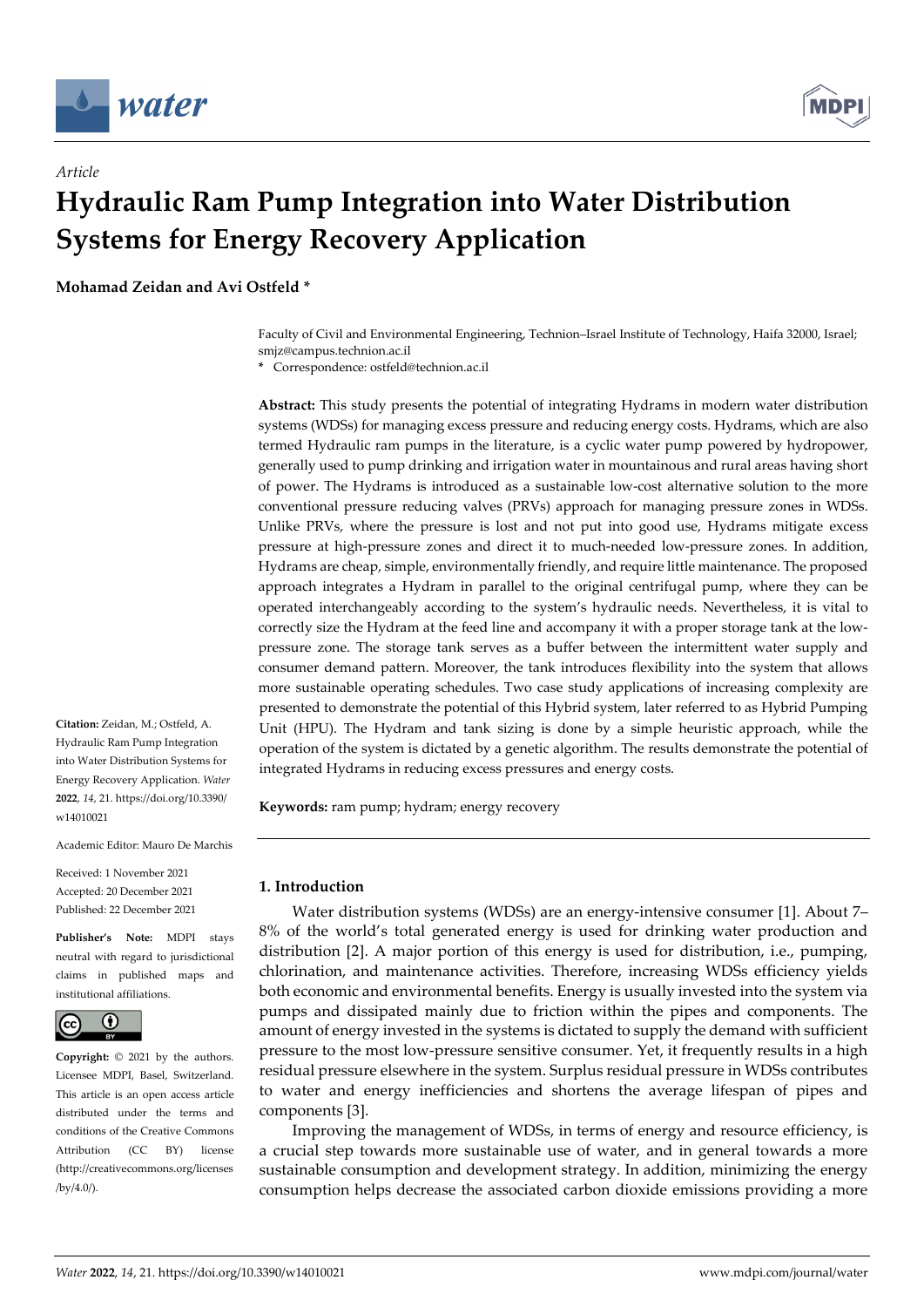sustainable system. Significant research has been focused on sustainable WDSs operation [4,5] and optimal placement and management of network pressure control devices to reduce excess pressure to better manage water leakage and other pressure- related phenomena [6–15]. Water leakage remains a major cause of water loss in water distribution systems (WDSs), particularly in developing countries. In addition to selfevident economic losses, water leakage poses environmental, sustainability and health risks [16]. Among the factors that amplify leakages are bad pipe connections, internal or external pipe corrosion or mechanical damage, ground movement, high system pressure, damage due to excavation, pipe age, winter temperature, defects in pipes, ground conditions, and poor quality of workmanship. Commonly, leakage is related to pressure as described by the orifice equation, where the flow rate is correlated to the pressure at the orifice at the power of  $\alpha$ . Several field studies (e.g., [17,18]) reported that  $\alpha$  can vary between 0.5 and 2.79. Hence, leakage in WDS is much more sensitive to pressure than might be intuitively assumed.

Most common approaches in the literature discuss installing pressure reducing valves (PRVs) to dissipate surplus energy. Different studies have analyzed how and where PRVs should be installed along the systems [19–21]. Moreover, another common approach is subdividing the network into pressure management zones to operate them as district metered areas (DMAs). Nonetheless, it is beneficial to integrate PRVs and DMAs in a two-prong approach. Additionally, incorporating micro-hydropower turbines, or pumps as turbines (PAT), within water distribution networks has been shown as a viable option for pressure reduction and enhancing the energy efficiency of the water systems [22–27]. In addition, Ramos et al. [28] suggests coupling the water-energy generation with other non-water-related energy-consumption systems, for more sustainable city management.

However, the installation of micro-hydroelectric plants in distribution systems is mainly limited to the larger transmission pipelines, in which the hydraulic characteristics are almost constant, and the power recovery is considerable [29–31]. Nevertheless, microhydroelectric plants installation in WDSs are still challenging due to the limited available power, the high cost of miniaturized energy production devices, and the larger variability of the hydraulic characteristics [32].

This work presents an innovative approach to integrating Hydrams into modern distribution systems for better pressure management and reduction in operational costs. Unlike micro-hydroelectric plants, Hydrams are relatively cheap and easy to maintain. The automatic hydraulic ram pump, also referred to as Hydram in the literature, is a device for pumping water, powered solely by the potential energy of the supply. The Hydram main concept is to exploit the momentum of a driving stream of water undergoing a head drop to pump a small portion of the stream to a head considerably greater than that of the supply. To the authors' best knowledge, the integration of Hydrams in modern distribution systems was never considered, nor was the use of Hydrams for pressure reduction and management. Moreover, this study presents a novel pumping unit that combines both centrifugal and Hydram pumps.

The first hydraulic ram pump invented by J. Whitehurst in 1772 was not automatic, it was rather operated manually, to supply fresh water for a brewery. Building on Whitehurst's work, Montgolfier introduced in 1796 a check valve in the hydraulic ram pump as the waste valve and realized the automatic operation. Two decades later, Pierce designed a snifter valve to allow small air bubbles to enter the air chamber automatically and periodically to replenish air dissolved in the delivery flow. Numerous Hydrams designs were introduced since, yet the main operation principles did not change for over two centuries.

A well-designed Hydram is very durable and can operate for decades. This is mainly because it includes only two check valves as moving parts, a drive valve, and a waste valve, both of which operate automatically from the fluid dynamic actions of the pumping cycle [33]. Besides its satisfactory durability, the Hydram is also an environmentally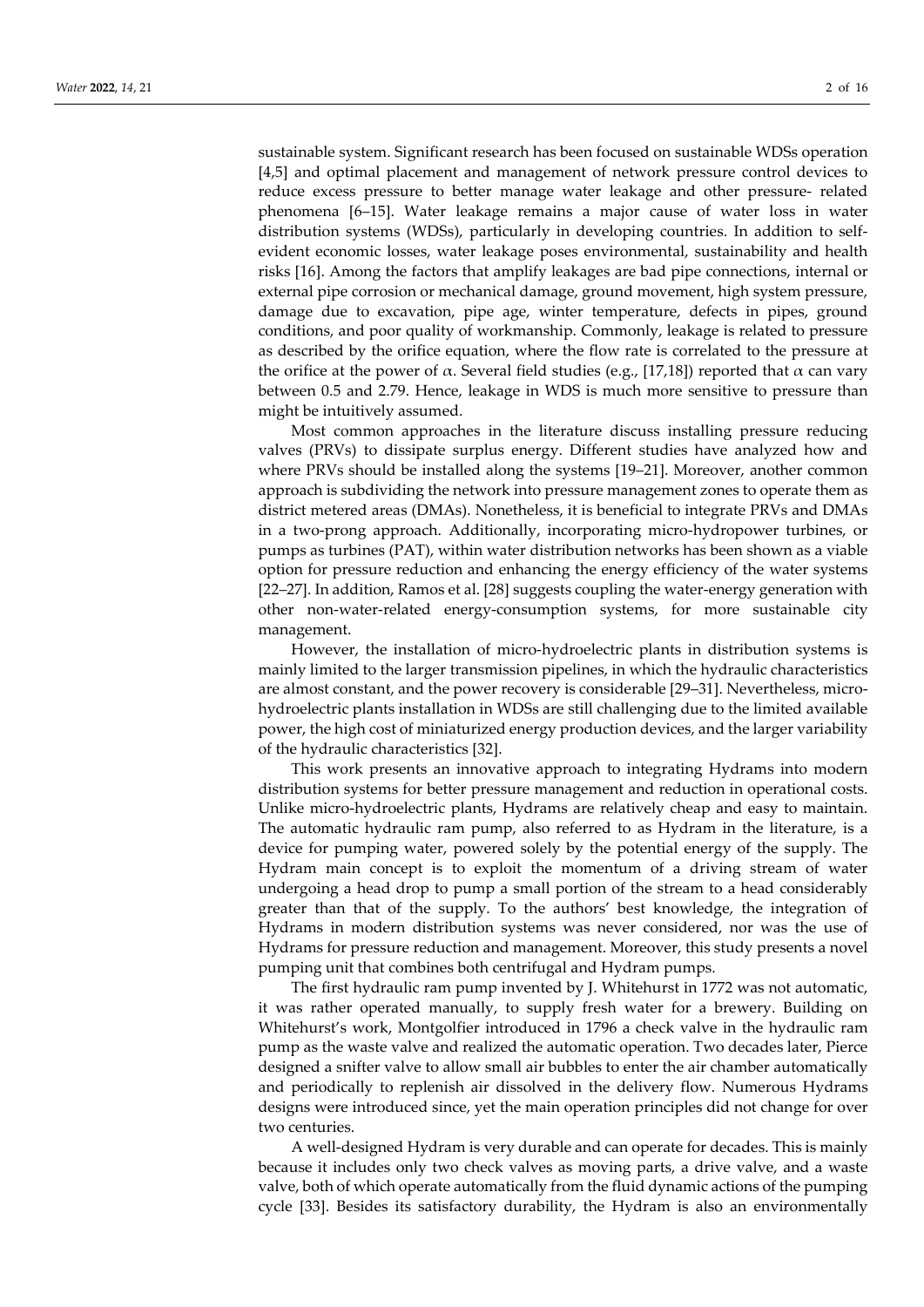friendly equipment due to no consumption of fossil fuels [34]. However, the fact to be kept in mind is that the hydraulic ram pump can lift only a small portion of the inflow to a higher or farther place and the rest of the water must flow downstream under gravity, which is called wastewater.

In the 19th and 20th centuries, Hydrams were widely used around the world and provided much needed fresh water for residents and farmlands for drinking and irrigation. Nevertheless, Hydrams became outdated and obsolete with the introduction of water distribution networks and electrical supplies to rural areas. Recently, however, enthusiasm for low-cost, low-maintenance, environmentally friendly devices using a renewable energy resource has revived interest in the 200 years old technology and its use for water supply in developing countries [35].

## **2. Materials and Methods**

The model formulation described below is composed of a description of the physical model for the Hydram including friction in the delivery and discharge pipes, the Hybrid configuration with the centrifugal pump. This is followed by a presentation of the optimization method and fitness function. The Hydram could be integrated into the system as an active or passive element. Conventionally, Hydrams are installed as a passive element, where there is no need for an input from the operator besides the initial triggering. In this case, the Hydram performance and pumping capabilities are dictated by the system's hydraulics (i.e., the available flow and head upstream) and the consumers' elevation. This passive installation presents challenges in system operation and water supply reliability. This is especially true for systems with high fluctuating demands. Thus, the optimization process can include only sizing parameters (e.g., tanks volume, height, Hydram size) rather than operational parameters. Nonetheless, if the Hydram is installed as an active element, the operator can actively decide whether to direct the flow through the Hydram by opening the feed valve, or to divert it through a different element or path. Ideally, the flow is diverted to another pumping unit or a storage facility. This approach introduces scheduling options, subsequently introducing flexibility into the system, and presents new management and sizing optimization opportunities. In this work, the Hydram is installed and operated as an active element.

#### *2.1. Hydram Frictionless Model*

This model describes the performance of the Hydram neglecting the effect of pipes friction. The flow and head supplied by the Hydram needs to be calculated according to the following Equation (1):

$$
q(t) = \frac{Q(t) H(t) \eta}{h(t)}
$$
 (1)

where *H* and *Q* are the supply head and flow at the upstream of the Hydram, and *h* and *q* are their counterparts at the downstream end of the Hydram. *η* is the efficiency of the Hydram, and it can range from 35% to 66%. The q is dictated by the demands at the elevated consumers where h is the height (Lift) that the water needs to reach, thus dictated by the topography of the network.

Usually, in an inurbane setting, the line friction does not play a major role in the calculation since there are a lot of unknown factors, inaccuracies, and uncertainties. Thus, accurate calculations are not justified. Moreover, the incoming flow rate is mostly unpredicted, and the consumption model is usually poor or non-existing. However, in urban water distribution systems, most of these factors are known to a certain accuracy. Hence, the implementation of Hydram in such a setting requires more calculations and less simplification to supply the required demands reliably.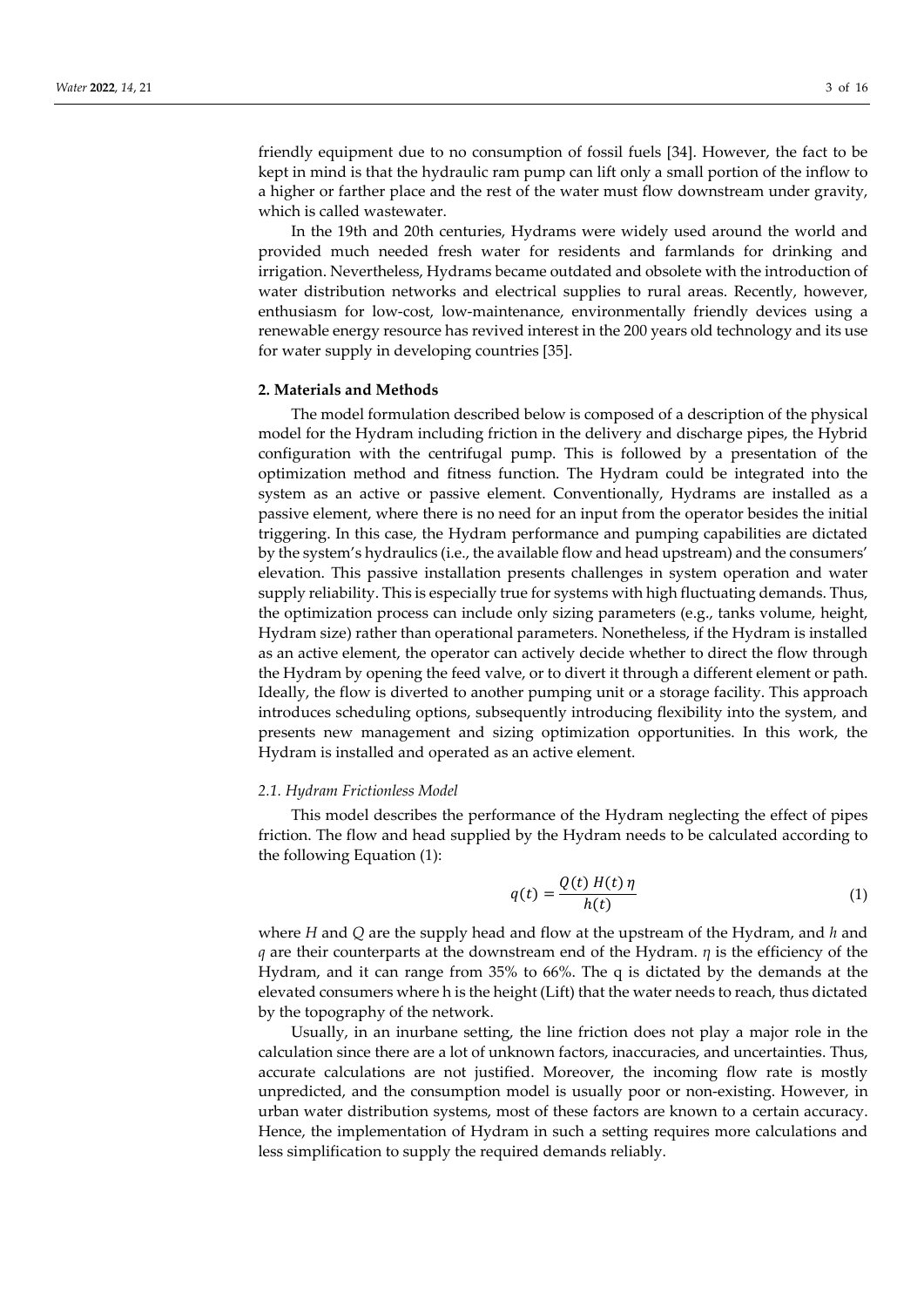## *2.2. Hydram-Comprehensive Model*

The Hydram's head and flow are calculated using the mass and energy balance over the whole control volume (C.V.) including the delivery and discharge pipes, rather than the Hydram alone. The control volume is confined within red dashed lines as presented in Figure 1. While using this model, Hydram's performance is expected to diminish due to friction losses at the delivery and discharge pipes.



**Figure 1.** Hydram basic components. Nodes A, B, and C refer to the connections of the drive pipe (L1), the discharge pipe (L2), and the waste valve, respectively. L3 refers to the pipe exiting the waste valve, node D refers to the uphill consumer and Hs denotes the upstream head. In the following equations,  $Q_i$  refers to the flow at pipe *i* in CMH, while  $H_i$  refers to the head at node *j* in meters.

The mass balance equation is written as a volume balance, under the assumption of constant density and zero water loss through the system.

$$
Q_2 = Q_1 - Q_3 \tag{2}
$$

The Energy balance over the control volume, where the energy at node B is equal to the energy at node A times the efficiency  $\eta$  can be written as follows:

$$
H_B Q_2 = H_A Q_1 \eta \tag{3}
$$

The friction losses are calculated using the Darcy equation, R represents the pipes' resistance for convenience, and it is a function of the Darcy friction factor  $(f)$ , the flow through the pipe (Q), the pipes Length (L) and its Diameter (D). Additionally,  $\Delta Z$  stands for the elevation difference (positive value) between node B and D in metes.

$$
R_i = f \frac{8LQ_i^2}{g\pi D_i^5} \tag{4}
$$

$$
H_B = \Delta Z + R_2 Q_2^2 \tag{5}
$$

$$
H_A = H_s - R_1 Q_1^2 \tag{6}
$$

by substituting Equations (5) and (6) into Equation (3), the following term is achieved:

$$
(\Delta Z + R_2 Q_2^2) Q_2 = (H_s - R_1 Q_1^2) Q_1 \eta
$$
\n(7)

$$
\Delta Z Q_2 + R_2 Q_2^3 = H_s \eta Q_1 - R_1 \eta Q_1^3
$$

by substituting Equation (5) into Equation (2), the following term is achieved:

$$
\Delta Z(Q_1 - Q_3) + R_2(Q_1 - Q_3)^3 = H_s \eta Q_1 - R_1 \eta Q_1^3 \tag{8}
$$

After organizing the Equation (8), the following term is achieved: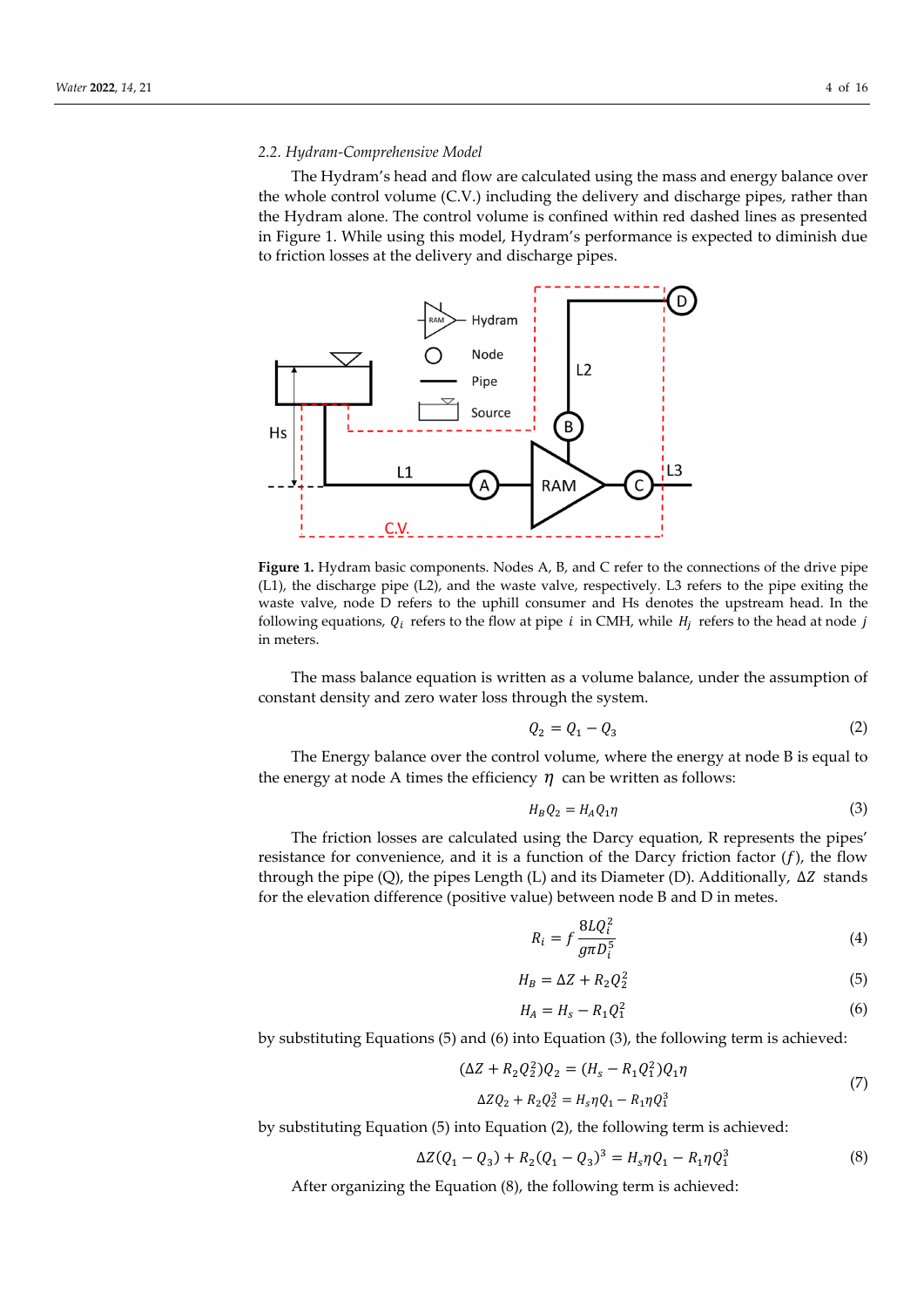$$
(R_2 + R_1 \eta)Q_1^3 + (-3Q_3 R_2)Q_1^2 + (\Delta Z + 3R_2 Q_3^2 - H_s \eta)Q_1 - \Delta Z Q_3 - R_2 Q_3^3 = 0 \tag{9}
$$

 $Q_1$  is the flow at the inflow of the Hydram,  $Q_2$  is the flow at the uphill consumer, while  $Q_3$  is the demand of the downhill consumer.  $H_i$  stands for the Head at node i,  $R_i$ stands for the resistance of the pipe i. The Darcy equation is used to describe the head loss. For each iteration, the Newtown-Raphson method is used to solve Equation (9) for  $Q_1$ when the demand  $Q_3$  is known, consequently solving for  $Q_2$ .

Figure 2 depicts the basic configuration for the Hybrid Pumping Unit (HPU) where the water source is connected to junction 1. From junction 1 the flow can take different paths depending on the valves' configuration, hereby referred to as modes. If valves V1 and V2 are closed while V3 is open, the system directs the flow through the Hydram to the consumers at C1 and C2, this configuration is referred to as "Ram configuration". When operating in Ram configuration, the centrifugal pump is silenced while the Hydram is activated, and the storage unit receives the amount of water dictated by Equation (9). In the second configuration, referred to as "Pump configuration", the valves V1 and V2 are open and V3 is closed. While operating in Pump configuration, the Hydram is silenced, and the centrifugal pump is activated to supply water to the storage unit. The flow is directed to it through valve V1, and to the downhill consumer through valve V2. This mode is created to cover for the low-demand periods at the downhill consumer, providing needed water to consumer C2. Such an option widens the range of feasible solutions and introduces a more realistic approach for integrating Hydrams in modern water distribution systems. The last configuration is referred to as "off configuration" where both valve V1 and V3 are closed and only valve V2 is open. In this case, both the Hydram and centrifugal pump are silenced, and no water flows to the storage unit. This helps overcome overflow problems in the storage unit and adds more flexibility into the system, further allowing the satisfaction of different constraints.



**Figure 2.** Basic system configuration for the hybrid pumping unit (HPU). C1 and C2 denote the downhill and uphill consumers, respectively.

#### *2.3. Optimization and Fitness Function*

All investments are converted into annual costs. The following section describes the equations and their parameters.

The decision variables  $X_t \in [0-2]$  represent the configuration of the HPU at each time step t. When  $X_t = 0$ , the HPU is operating at Ram mode and only the Hydram is active. When  $X_t = 1$ , the HPU is operating at Pump mode and only the centrifugal pump is active, and when  $X_t = 2$  none of the pumps are active.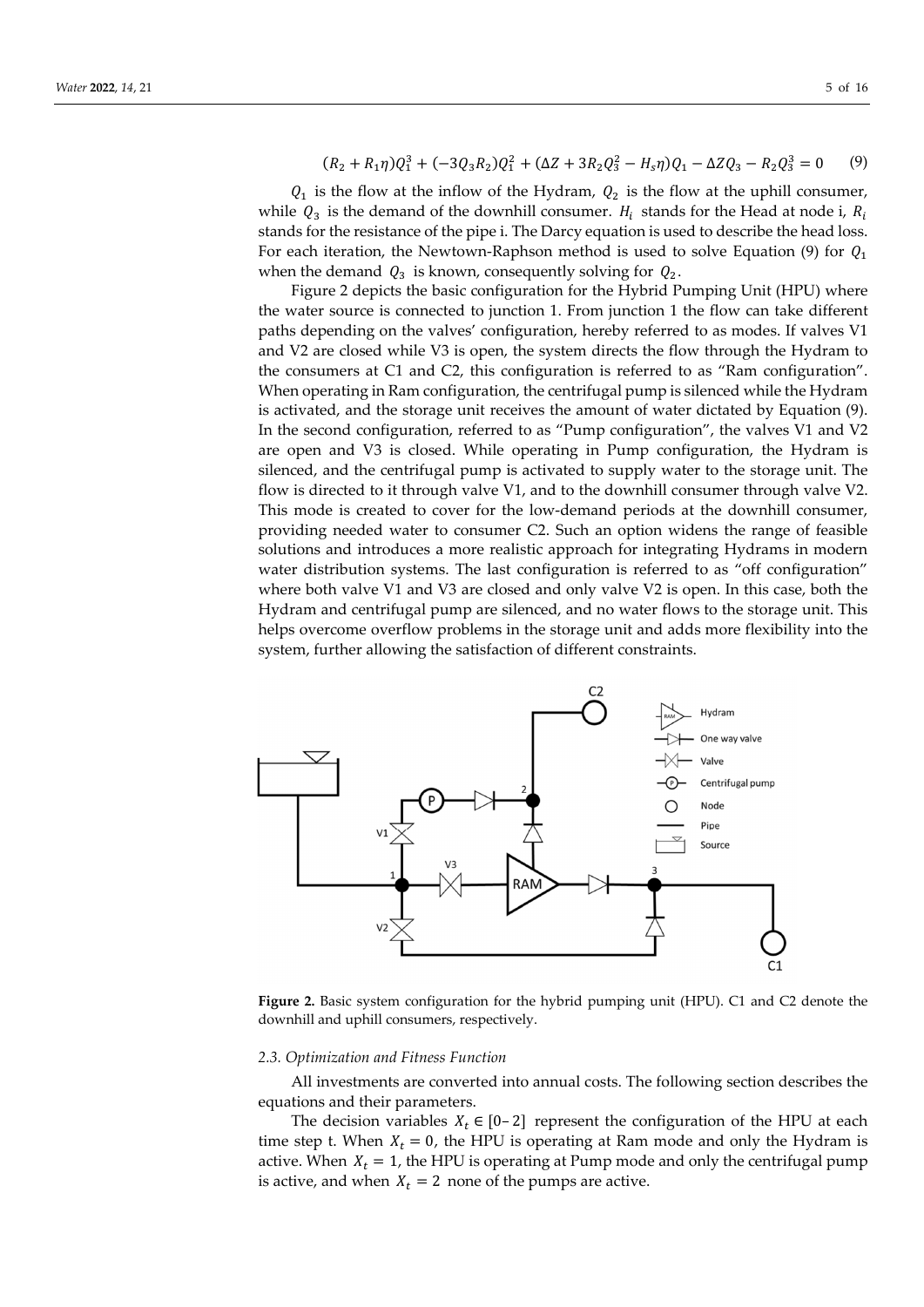$$
\min Z = C_{Ram} + C_{Tank} + C_{opr} \tag{10}
$$

The Hydram annuity is calculated for a 20-year lifespan with an interest of 5% using Equation (11), where the capital cost is multiplied by the relevant Capital Recovery Factor (CRF). The Hydram capital cost used in this work relies on the prices found on the Blake's Hydram website. Appendix A Figure A1 presents the available data, its trendline, and the speculated prices for larger pump sizes. The Hydram cost  $C_{Ram}(NIS)$  depends on its size RS(inch), which is dictated by the highest flow it supplies  $q_{max}$  (CMH). To the authors' best knowledge, there are no available data nor estimated costs regarding the Hydrams maintenance costs. It is critical to note that the maintenance was not included in the fitness function and optimization process.

$$
C_{Ram} = (4,445\;RS + 6,004)\;CRF\tag{11}
$$

$$
RS = round(1.7064 \ln(q_{max}) - 0.2124)
$$
 (12)

The storage tank annuity is calculated for a 20-year lifespan as well with the same interest of 5% using Equation (13), where the capital cost is multiplied by the relevant CRF. The storage tank capital cost formula used in this work relies on the prices of steel tanks within a size range of 25–375  $m<sup>3</sup>$ . Appendix B Figure A2 presents the available data and the price to size formula. The tank cost  $C_{Tank}$  (NIS) is in correlation to the tank's volume *vol*  $(m^3)$ , and it is described in the following equation:

$$
C_{Tank} = (183 \text{ vol} + 11,049) \text{ CRF} \tag{13}
$$

$$
vol = |\forall_{max}| + |\forall_{min}| \tag{14}
$$

where  $\forall_{min}$  and  $\forall_{max}$  stand for the highest and lowest volume differences between the accumulated inlet and outlet flow of the storage tank. The operational cost  $C_{\text{0pr}}$  (NIS) is described as follows:

$$
C_{0pr} = 365 \cdot \sum_{t=1}^{T} \mathbb{P}(t) E_c \varphi \tag{15}
$$

where  $\mathbb P$  (kW) is the centrifugal pump power,  $E_c(\frac{NIS}{kWh})$  is the electricity base cost,  $\varphi$  (-) is the energy cost tariff at every time step, over the simulation period. The main constraints are minimum pressure of 25 m at each node and the tank level cycle over the simulation period with a tolerance of 5%.

The genetic algorithm provided in MATLAB version R2019b was utilized to determine the optimum HPU operation pattern to minimize annual costs for each operation-mode. It is essential to mention that there is no guarantee that the found solution will be the most accurate or optimal for the given problem, rather a good enough solution in most cases. The genetic algorithm parameters such as population size and maximum number of generations have a significant impact on the optimization process, its outcomes, and running durations. For instance, as further described subsequently, a population size of 50, with 30 generations was sufficient to solve the first network at a running time duration of roughly 8 min. Whereas for the second network, a population of 100, with 100 generations was required, resulting in a running time above 40 min.

#### **3. Results and Discussion**

In this section, the Hydram integration into WDSs is investigated through two WDS examples of increasing complexity and are depicted in Figure 2 and Figure 5. To better demonstrate the HPU capabilities, a sensitivity analysis was performed for the second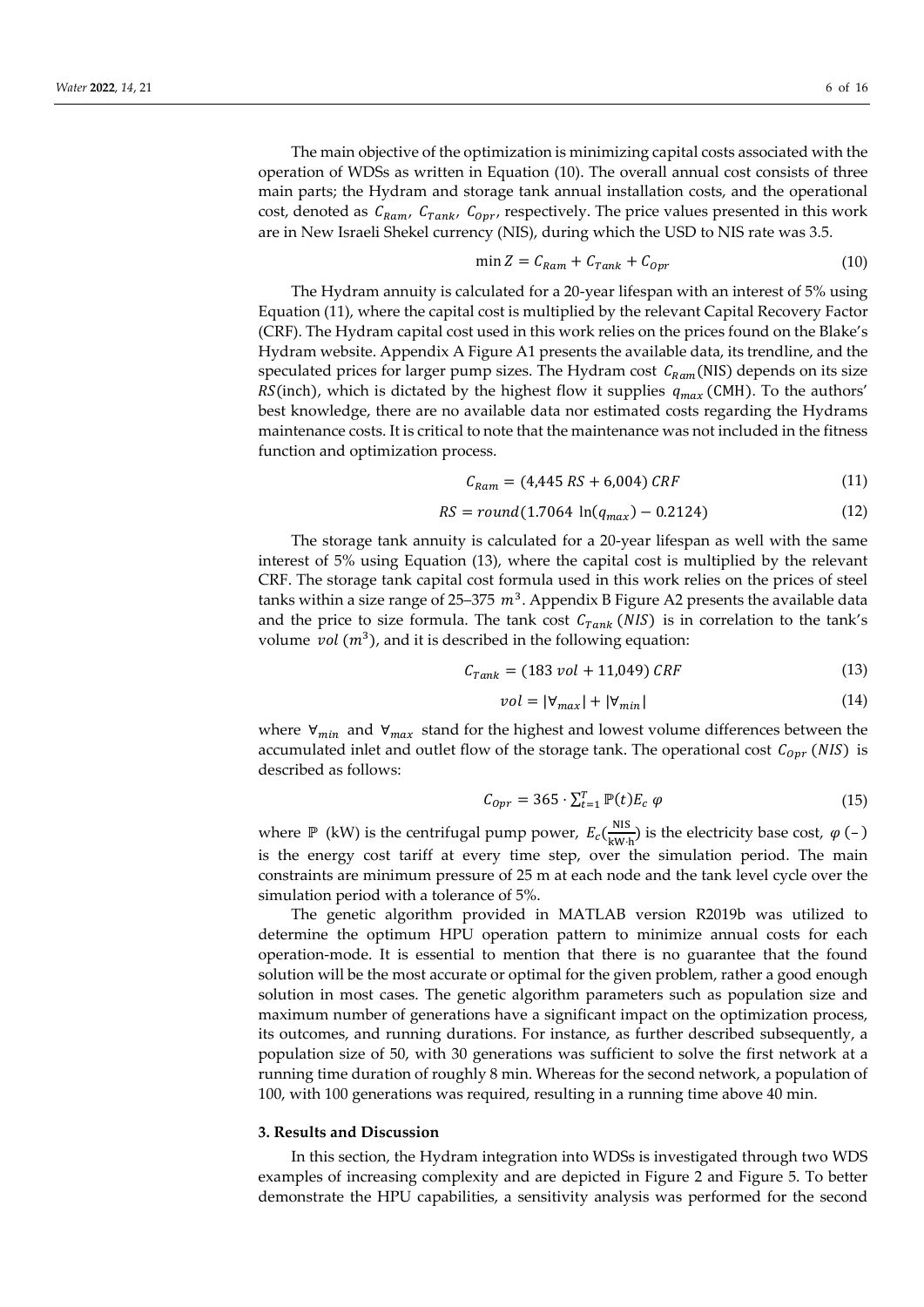WDS case study where the influence of the uphill demand and the consumers' patterns were examined. The sensitivity analysis is thoroughly discussed in the second case study.

# *3.1. Case Study 01—Proof of Concept*

The first case study consists of a water source at an elevation of 120 m, the hybrid pumping unit at 100 m, the storage tank at 200 m, and the downhill consumer at 50 m. The system's layout matches the one described in Figure 2. The base demand of the uphill and downhill consumers are 40 CMH and 200 CMH, respectively. Both demands are distributed within 24 h according to Pattern 1 described in Figure 3. The drive pipe is a 500 m long, 240 mm in diameter HDPE pipe. The delivery discharge pipe is 500 m HDPE as well, but with a smaller diameter of 100 mm. The Darcy friction factor for both pipes is 0.01. When examining case study 01, only two operational modes are available; that is the Hybrid-mode and the Pump-mode, while the Null-mode is not considered in the decisionmaking of this case study.



**Figure 3.** Storage unit inflows-outflows for case study 01 during the simulation period.

As shown in Figure 3, the red line describes the uphill consumer demand as well as the outflow of the storage tank, while the black continuous line with diamond markers describes the incoming flow to the tank when activating the Hybrid-mode. The dashed line, however, describes the in-flow to the tank in the Pump-mode. The blue columns represent the flow delivered by the pumps in the Hybrid-mode and highlight the pump's activation period.

Figure 4 depicts the Accumulated flows in and out of the storage tank for both Hybrid and Pump modes. It is shown that the overall inflow delivered meets the overall daily demand, indicating that the tank water level returns to its original height, within the approved tolerance, at the end of each day. The lines' colors and characteristics are consistent with the description in Figure 3.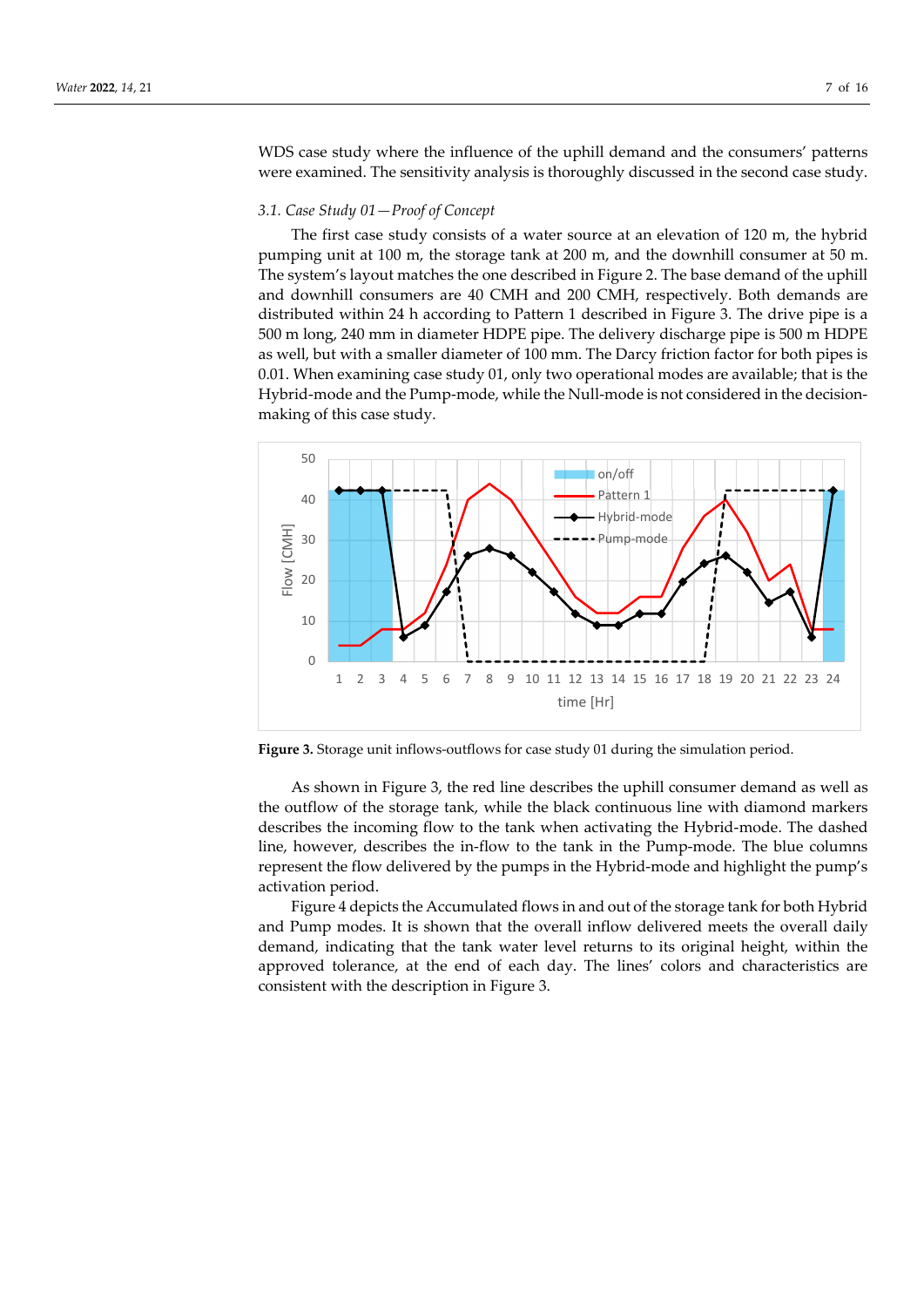

**Figure 4**. Accumulated Flows at the storage tank for case study 01.

For the first case study, the chosen population (50) was set to be about 2 times the variables number (24). The genetic algorithm was set to run for 30 generations under 0.8 crossover and 0.01 mutation. However, the max generation stall was set to 20 generations. That is, if the function score did not improve for 20 consecutive generations the algorithm ceased. The obtained flows at the storage tank are illustrated in Figures 3 and 4. The retrieved operational patterns are shown in Table 1.

**Table 1.** The retrieved pumping operation periods from the optimization process for case study 01.

| Mode                                                 | 24-Hour Pattern |  |  |  |  |  |  |  |  |  |  |  |  |  |  |  |  |  |  |
|------------------------------------------------------|-----------------|--|--|--|--|--|--|--|--|--|--|--|--|--|--|--|--|--|--|
|                                                      |                 |  |  |  |  |  |  |  |  |  |  |  |  |  |  |  |  |  |  |
| Pump 1 1 1 1 1 1 0 0 0 0 0 0 0 0 0 0 0 0 1 1 1 1 1 1 |                 |  |  |  |  |  |  |  |  |  |  |  |  |  |  |  |  |  |  |
| Ram                                                  |                 |  |  |  |  |  |  |  |  |  |  |  |  |  |  |  |  |  |  |

In order to examine and compare the different operation modes, the annual cost of each element including the storage tank, the Hydram, and energy invested in each mode as well as the percentage of demands met daily are presented in Table 2. As shown, when operating in Pump-mode, meaning that only the centrifugal pumps are working, the energy cost is much higher than the Hybrid-mode, where the Hydram is also activated. Moreover, the Hybrid-mode is deemed economically superior to the Pump-mode, since the Hydram's estimated annual cost is far less than the energy cost difference when comparing the two. When activating the Ram-mode, where only the Hydram is operational, the annual costs are relatively low, yet only 70% of the daily demand is met. This exercise helps demonstrate the shortcomings and advantages for each of the individual pumping units, and the potential of operating them interchangeably.

**Table 2.** The components' annual costs in (NIS) under different operation modes for case study 01. The tank volume and Hydram size are presented as well.

|                                                | Pump-Mode | Hybrid-Mode        | Ram-Mode           |
|------------------------------------------------|-----------|--------------------|--------------------|
| Tank Volume (m <sup><math>\land</math>3)</sup> | 316       | 148                | 6.2                |
| Tank annuity                                   | 5527      | 3058               | 978                |
| Energy cost                                    | 17,965    | 5199               | 0                  |
| Hydram size (inch)                             | 0         | $6^{\prime\prime}$ | $6^{\prime\prime}$ |
| Hydram annuity                                 | 0         | 2,622              | 2622               |
| Total annual cost                              | 23,492    | 10,920             | 3600               |
| Supplied demand                                | 100%      | 100%               | 70%                |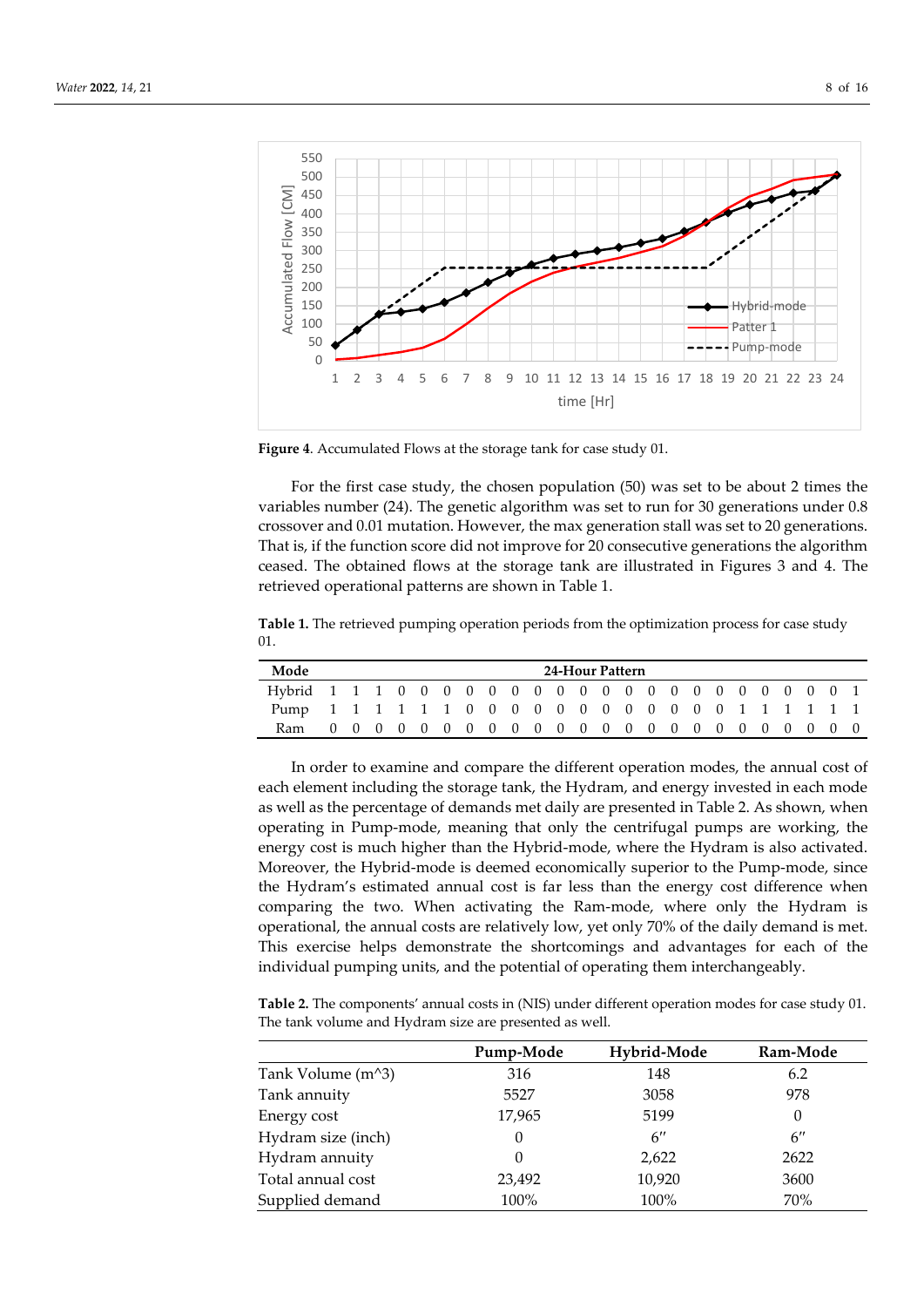To better examine the sustainability and environmental effects for the different operation modes, additional sustainability indicators were adopted from Camilo et al. [36], such as Annual consumed energy (IAE), Consumed energy per unit volume (IEFW), and Energy cost per unit volume (IEC). Table 3 presents the annual water and energy consumption for each operational mode, and the sustainable indicators listed above.

**Table 3.** Annual water and energy consumption followed by sustainability indicators for case study 01.

|                             | Pump-Mode | Hybrid-Mode | Ram-Mode |
|-----------------------------|-----------|-------------|----------|
| Energy consumed [kW·h]      | 44,913    | 14,853      | -        |
| Water volume pumped $[m^3]$ | 504       | 508         | 354      |
| IAE [MW·h]                  | 44.9      | 14.9        | -        |
| IEFW $[kW \cdot h/m^3]$     | 89.1      | 29.2        | -        |
| IEC [NIS/ $m^3$ ]           | 35.6      | 10.2        | -        |

The Hybrid-mode is clearly more energy efficient when compared to the pumpmode, where the energy consumption stands at ~15 MW·h rather than ~45 MW·h. Subsequently, the amount of energy required for supplying a cubic meter of water drops down from 89 to 29 kW  $\cdot$  h (lower by ~67%). Additionally, since the Hydram adds flexibility into the operation hours, the percentage of energy cost drop is even greater (lower by ~72%).

## *3.2. Case Study 02—Water Distribution Network*

The second case study represents a water distribution-like system, with more nodes, edges, branches, and loops. The layout at Figure 5 depicts a distribution system where the water source is at 150 m, the downhill consumer is at 50 m while the storage tank for the uphill consumer is at 220 m and stands 10 m high (total head of 230). The Hybrid pumping unit is located at the intersection in between at 100 m. In this case study, the performance of the integrated HPU is examined. It is essential to state that the layout and terrains modeled in case study 02 are such that the HPU performance is optimal. This is done to examine the systems at their peak performance, rather than their limitations. Moreover, it is worth noting that such terrains and conditions are not common nor typical in distribution systems. In this case study, the three operation modes are available; that is the Hybrid, Pump, and Null modes.



**Figure 5.** The distribution network's Layout for case study 02.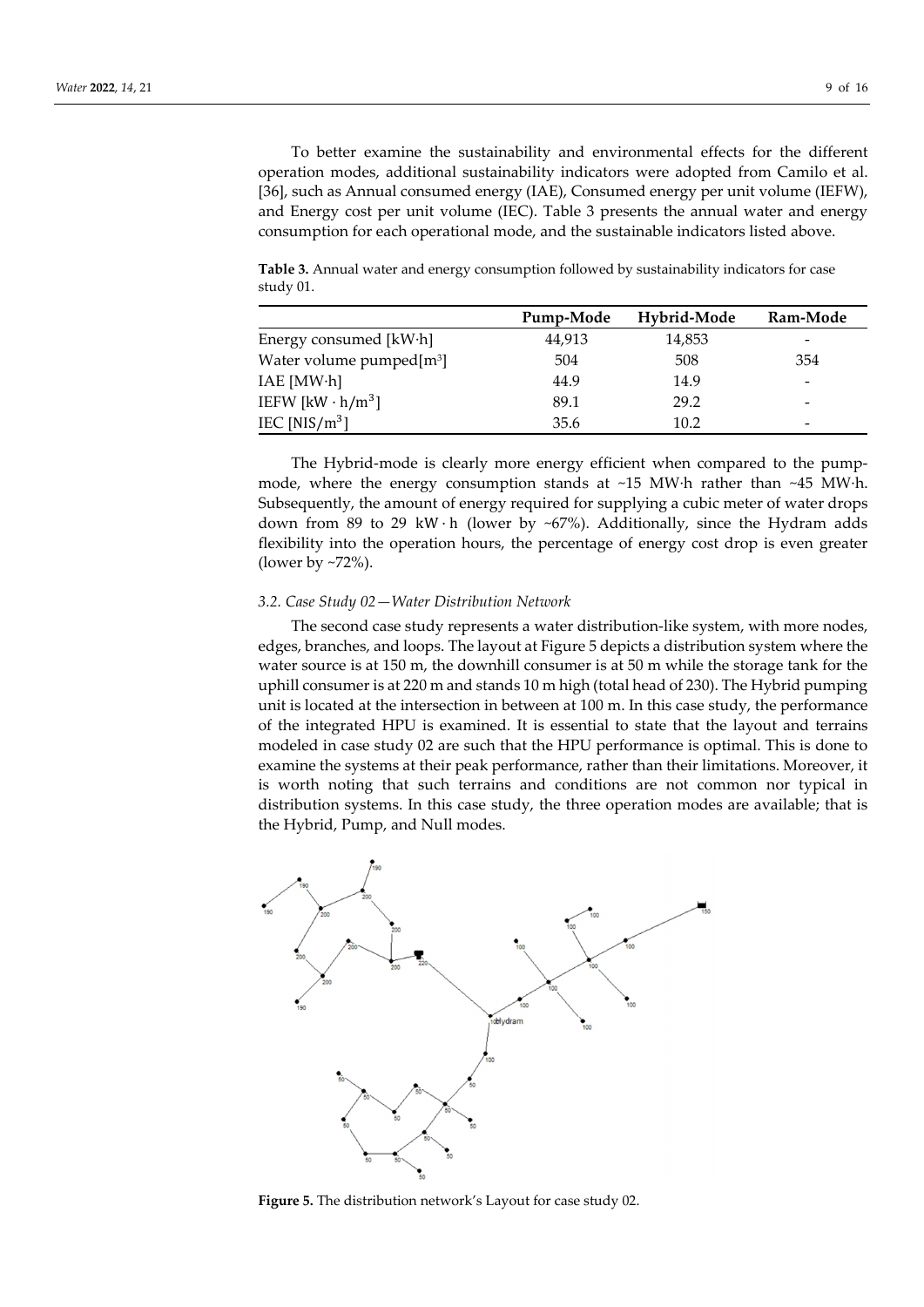A genetic algorithm was utilized to determine the optimum HPU operation pattern to minimize annual costs for each operation-mode. The chosen population (100) was set to be about 4 times the variable number (24). The GA would run for 100 generations under 0.8 crossover and 0.01 mutation. However, the max generation stall was set to 30 generations. The obtained flows and water levels at the storage tank are illustrated in Figures 6 and 7. The retrieved operational patterns are shown in Table 4. The trade-off in the optimization is mainly between the Energy and investment costs, while the main constraints are the minimum pressure at the nodes (2.5 atm) and the tank level cycle. The red line in Figure 6 describes the outflow from the tank while the black diamond line describes the incoming flow for the Hybrid-mode. The blue columns depict the centrifugal pump activation periods. The inflow for the Pump-mode is plotted as dashed lines to better emphasize the operational differences.



**Figure 6.** Inflows and outflows throughout the day for case study 02.



**Figure 7.** Accumulated Flows at the storage tank for case study 02.

**Table 4.** The retrieved Pumping operation periods from the optimization process for case study 02.

| Mode                                 | 24-h Pattern |     |          |                    |                |                                         |                             |  |                     |          |                                     |             |                |  |                                     |                |                |                |                |                |                |                |  |
|--------------------------------------|--------------|-----|----------|--------------------|----------------|-----------------------------------------|-----------------------------|--|---------------------|----------|-------------------------------------|-------------|----------------|--|-------------------------------------|----------------|----------------|----------------|----------------|----------------|----------------|----------------|--|
| Frictionless $1 \t 0 \t 0 \t 1 \t 1$ |              |     |          |                    |                |                                         | $0 \quad 0 \quad 0 \quad 0$ |  |                     |          | $\overline{0}$                      |             |                |  | $0 \quad 0 \quad 0 \quad 0 \quad 0$ | $\overline{0}$ | $\overline{0}$ | $\overline{0}$ |                | $0 \quad 1$    | $\overline{0}$ | $\overline{0}$ |  |
| Hybrid                               |              |     |          | $0 \t 0 \t 1 \t 1$ | $\overline{0}$ | $\begin{array}{ccc} \hline \end{array}$ | $\overline{0}$              |  | $0 \quad 0 \quad 0$ |          | $\begin{array}{cc} & 0 \end{array}$ | $0 \quad 1$ |                |  | $0 \quad 0 \quad 0$                 | $\overline{0}$ |                | $0 \quad 1$    | $\overline{0}$ |                | $\theta$       | $\Box$ 0       |  |
| Pump                                 |              |     |          |                    |                |                                         | 1 1 1 1 1 1 0 0 0 0         |  |                     |          | $\overline{0}$                      |             |                |  | $0 \quad 0 \quad 0 \quad 0 \quad 0$ | $\overline{0}$ |                |                | 0 1 1 1 1 1    |                |                |                |  |
| Ram                                  | $\Omega$     | - 0 | $\Omega$ | - 0                | $\overline{0}$ | $\overline{0}$                          | $\overline{0}$              |  | $0\qquad 0$         | $\sim 0$ | $\overline{0}$                      | $\sim$ 0    | $\overline{0}$ |  | $0 \quad 0 \quad 0$                 | $\overline{0}$ | $\overline{0}$ | $\overline{0}$ | $\overline{0}$ | $\overline{0}$ | - 0            | $\Box$ 0       |  |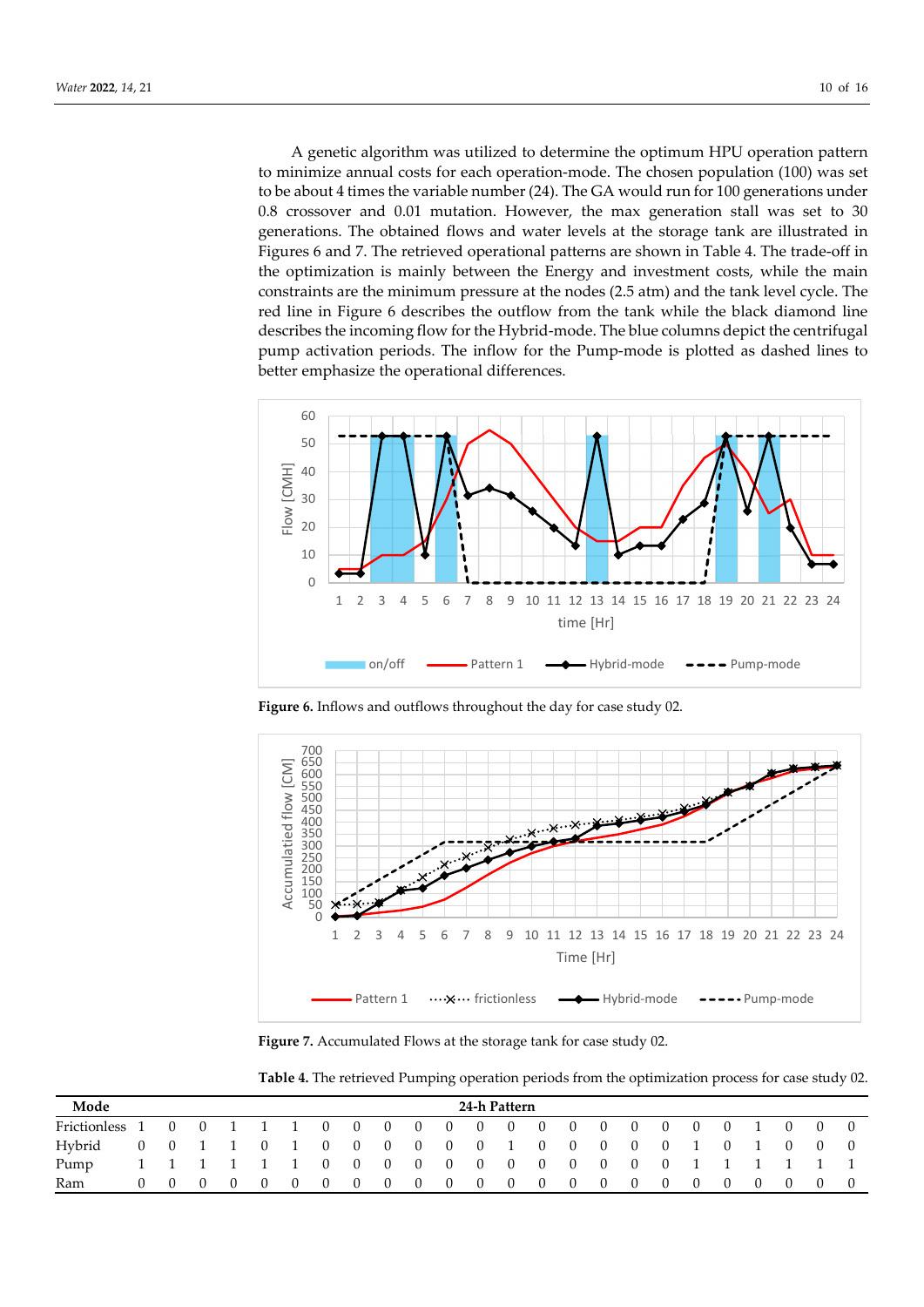Figure 7 shows the accumulated inflows-outflows for the storage tank for all operation modes. The lines' colors and characteristics are consistent with those of Figure 6. It shows that the overall inflow supplied meets the overall daily demand, indicating that the tank water level returns to its original height, within the approved tolerance, at the end of each simulation period.

To better emphasize the importance of accounting for pipe friction, the system was operated in Hybrid-mode while neglecting the head losses in the drive and discharge pipes. The accumulated outflow at the storage tank for this test is plotted in Figure 7 as Xmarked dashed lines. The results are further presented in Table 5 under a frictionless column. As shown in Table 5, the total annual cost in the frictionless-mode is 22% lower than the Hybrid-mode, and the energy costs are lower by 37%. These results help demonstrate the importance of incorporating the pipes' friction in the overall model to prevent unaccounted expenses.

**Table 5.** The annual costs in (NIS) under different operation modes for case study 02. The tank volume and Hydram size are presented as well.

|                                                | Pump-Mode | Hybrid-Mode Frictionless |                    | Ram-Mode           |
|------------------------------------------------|-----------|--------------------------|--------------------|--------------------|
| Tank Volume (m <sup><math>\land</math>3)</sup> | 395       | 108                      | 155                | 3.4                |
| Tank annuity                                   | 6,687     | 2.477                    | 3,163              | 937                |
| Energy cost                                    | 22,456    | 12,632                   | 7,953              | $\theta$           |
| Hydram size (inch)                             | $\theta$  | $6^{\prime\prime}$       | $6^{\prime\prime}$ | $6^{\prime\prime}$ |
| Hydram annuity                                 | 0         | 2,622                    | 2,622              | 2,622              |
| Total annual cost                              | 29,143    | 17,730                   | 13,738             | 3,600              |
| Supplied demand                                | 100%      | 100%                     | 100%               | 65%                |

As shown in Table 5, the total annual cost for the Pump-mode exceeds the Hybridmode by 64%. This is mainly due to energy costs (~77% higher) and the larger storage tank required. The Hybrid-mode shows promising potential in reducing both the energy and the storage unit investment costs. Moreover, the frictionless model here shows the importance of including the friction effect in both drive and discharge pipes to better estimate the annual costs. Ignoring said friction can have severe economical and operational consequences. The Ram-mode here managed to supply only 65% of the daily demand, showing it as a promising solution in emergency scenarios.

As shown in Table 6, the Hybrid-mode is clearly more energy efficient when compared to the pump-mode, where the energy consumption stands at  $\sim$ 28 MW $\cdot$ h rather than ~56 MW·h. Subsequently, the amount of energy required for supplying a cubic meter of water drops down from 88.4 to 44 kW $\cdot$  h (lower by ~50%). Unlike the previous case study, the flexibility introduced by the Hydram, in terms of operation hours, did not influence a further decrease in the operational cost (lower by ~44%).

**Table 6.** Annual water and energy consumption followed by sustainability indicators for case study 02.

|                         | Pump-Mode | Hybrid-Mode | Ram-Mode                 |
|-------------------------|-----------|-------------|--------------------------|
| Energy consumed [kW·h]  | 56,141    | 28,071      | $\overline{\phantom{0}}$ |
| Water volume $[m3]$     | 635       | 639         | 412                      |
| IAE [MW·h]              | 56.1      | 28.1        | $\overline{\phantom{0}}$ |
| IEFW $[kW \cdot h/m^3]$ | 88.4      | 44.0        | $\overline{\phantom{0}}$ |
| IEC [NIS/ $m^3$ ]       | 35.4      | 19.8        | $\overline{\phantom{0}}$ |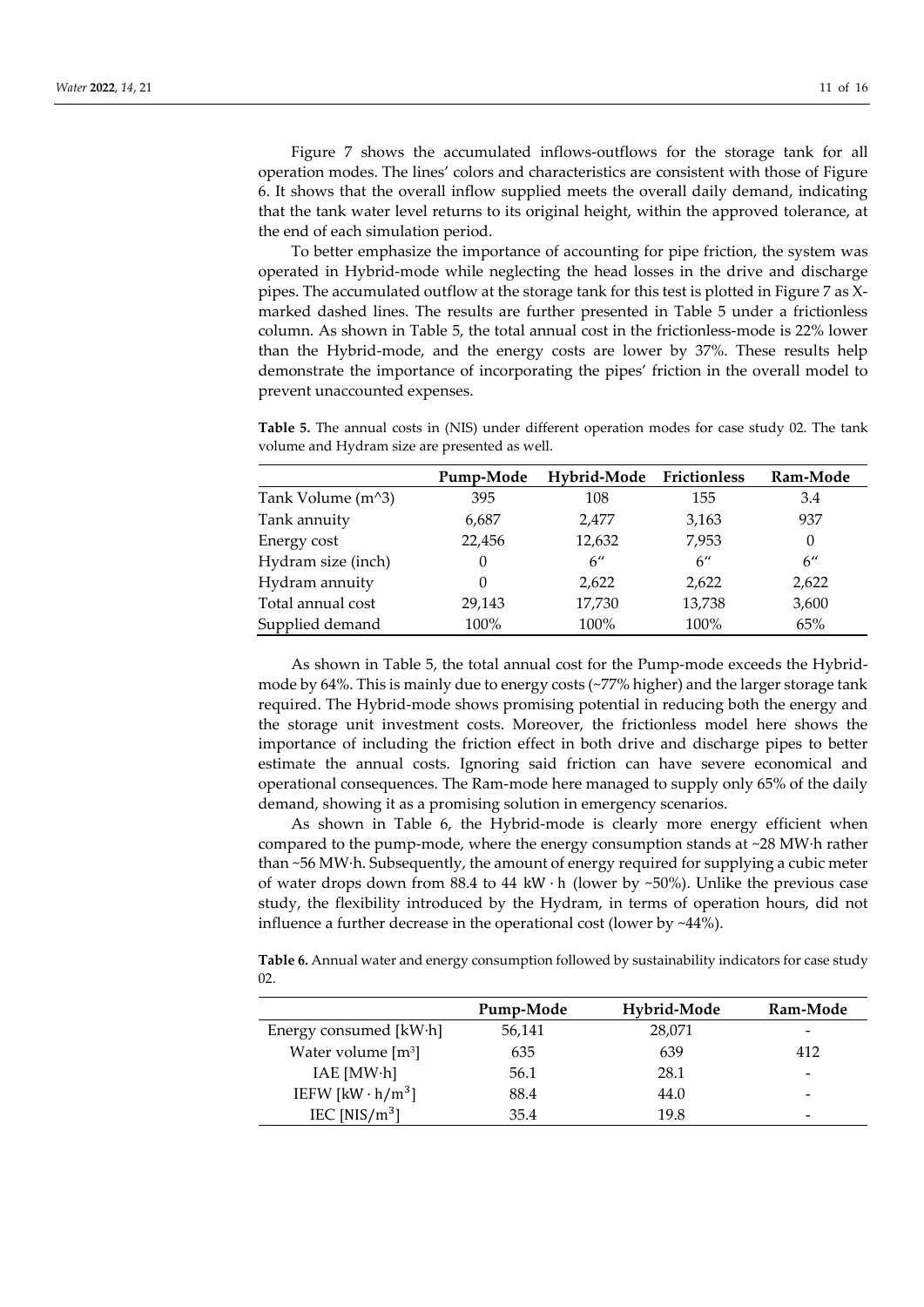## *3.3. Case Study 02—Sensitivity Analysis*

The HPU was tested under different loading conditions (hereby referred to as scenarios) to evaluate its capabilities. The different scenarios numbered from 01 to 07 are shown in Table 7. Scenario 01 acts as the baseline for comparison. The uphill consumption is half of the downhill one, and both consumers' demand is distributed by pattern 1. The already existing centrifugal pump (12.8 kW) can supply the uphill demand in 12 h. Scenarios 02 and 03 inspect the influence of the demand distribution on the different costs. Scenario 04 examines a system with a more powerful pump (15.4 kW) that can supply the Uphill demand is in 10 h. Scenarios 05, 06, and 07 explore the performance of the HPU in case the uphill demand is larger than the downhill one, and address the important question, if installing a Hydram pump is still economically justified.

|                               | 01      | 02       | 03       | 04      | 05      | 06      | 07      |
|-------------------------------|---------|----------|----------|---------|---------|---------|---------|
| Uphill base demand<br>[CMH]   | 50      | 50       | 50       | 50      | 60      | 100     | 150     |
| Downhill base demand<br>[CMH] | 100     | 100      | 100      | 100     | 100     | 100     | 100     |
| Uphill pattern                | Pattern | constant | Pattern  | Pattern | Pattern | Pattern | Pattern |
| Downhill pattern              | Pattern | Pattern  | constant | Pattern | Pattern | Pattern | Pattern |
| Pump power [Kw]               | 12.8    | 12.8     | 12.8     | 15.4    | 12.8    | 12.8    | 12.8    |

**Table 7.** The seven different scenarios tested for case study 02.

In Figure 8, the results for the different scenarios are plotted as a Pareto graph for visual comparison. The horizontal axis represents the tank annual cost, and the vertical axis represents the annual energy cost, as mentioned previously, scenario 01 acts as the baseline for comparison. As seen in Figure 8, scenario 02 is more expensive in both spectrums while scenario 03 is cheaper compared to the baseline. That is expected since the uniformity of the uphill demand creates water stress during the low demands of the downhill consumer. This is because the Hydram is least effective during those periods and provides insignificant flows. Meanwhile in scenario 03, the constant downhill demand supplies sufficient flow through the Hydram for longer periods, reducing the use of the centrifugal pumps and cutting the costs. Moreover, it requires a smaller buffer, thus a smaller storage tank. Scenario 04 is slightly more expensive compared with the baseline; however, the difference is mainly in the tank annual cost. The higher pump power dictates a different pattern which, in this case, is more expensive. However, it does not have to be in this manner when considering different powers, loading conditions, and layouts.



**Figure 8.** Sensitivity analysis energy tank Pareto distribution for case study 02.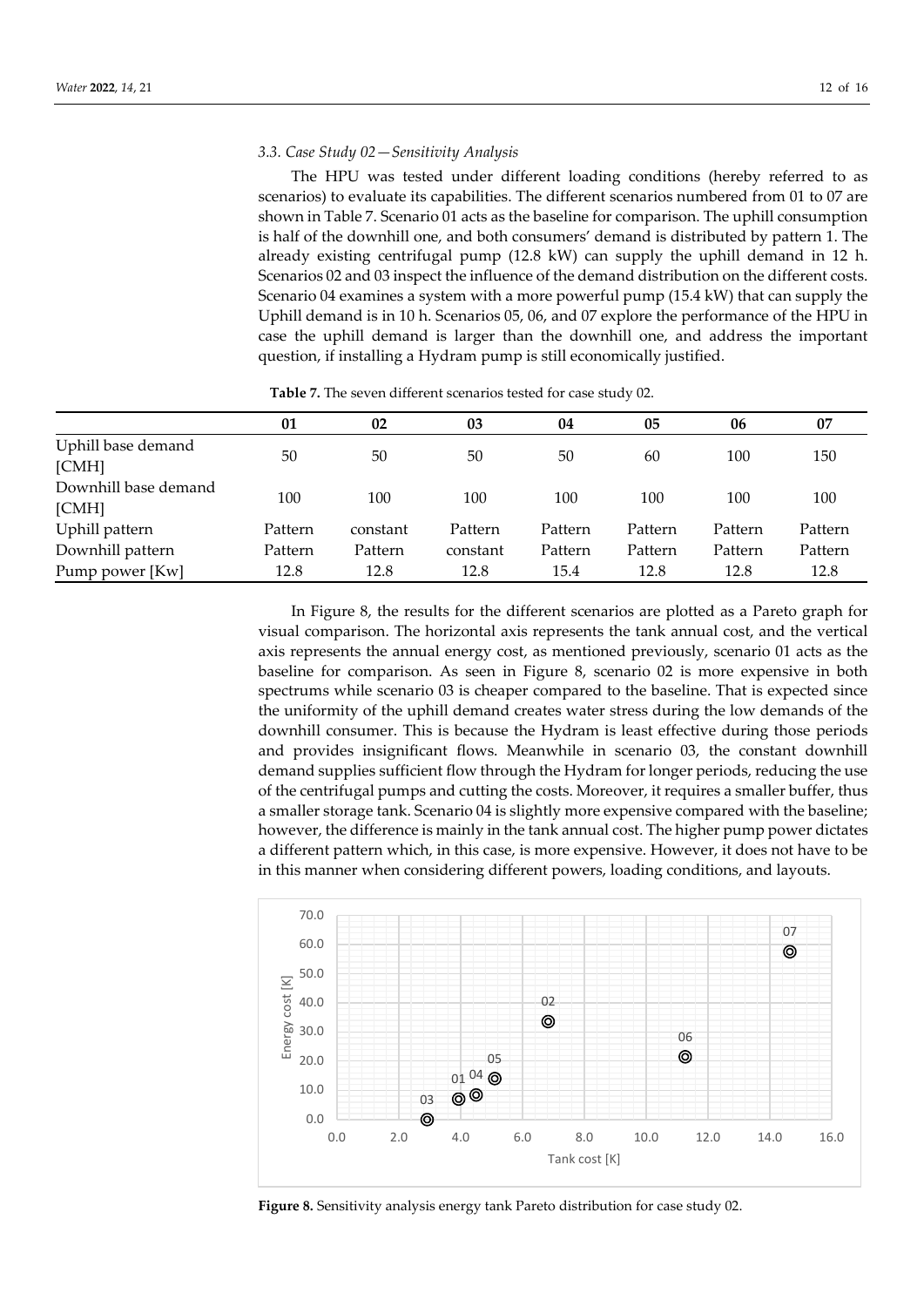Scenarios 05, 06, and 07 show a noticeable increase in both spectrums, suggesting that with higher demand-differences come higher costs. This is to be expected since a higher uphill demand builds more stress on the system and requires the intervention of the centrifugal pumps more often to compensate for the high demands.

The annuities of the different cost components are presented in Table 8 for all the tested scenarios for further examination. It is instructive to note that, in scenario 03 there was no need for the centrifugal pump intervention at any time during the simulation. The entire uphill demand was delivered completely by the Hydram. Thus, all the sustainability indexes are equal to zero. The sustainability indexes and the centrifugal pump details are presented in Table 8 as well, where the pumping hours stands for the number of hours the centrifugal pump was activated annually. Subsequently, the greater the pumping hours, the greater the energy consumptions and the CO2 emissions. The water volume stands for the annual amount of water [m^3] pumped to the uphill consumer, by both the Hydram and the centrifugal pump.

**Table 8.** The annual costs, the pumping data, and the sustainability indexes for the seven scenarios for case study 02.

|                    |                                     | 01     | 02     | 03           | 04     | 05     | 06     | 07     |
|--------------------|-------------------------------------|--------|--------|--------------|--------|--------|--------|--------|
| Annual costs [NIS] | Tank annuity                        | 3934   | 6833   | 2916         | 4504   | 5102   | 11,263 | 14,651 |
|                    | Energy cost                         | 7018   | 33,596 | $\theta$     | 8421   | 14,035 | 21,521 | 57,545 |
|                    | Hydram annuity                      | 2622   | 2622   | 2622         | 2622   | 2622   | 2622   | 2622   |
|                    | Total annual cost                   | 13,574 | 43,051 | 5538         | 15,548 | 21,759 | 35,406 | 74,818 |
|                    | Pumping hours [h/day]               | 5      | 10     | $\theta$     | 5      | 8      | 9      | 10     |
| Centrifugal pump   | Energy consumed [kW·h]              | 23,360 | 46,720 | $\mathbf{0}$ | 23,360 | 37,376 | 42,048 | 46,720 |
|                    | Water volume $[m^3]$                | 635    | 635    | 635          | 635    | 762    | 1270   | 1905   |
|                    | IAE [MW·h]                          | 23.4   | 46.7   | 0.0          | 28.1   | 37.4   | 42.0   | 46.7   |
| Sustainability     | IEFW [kW $\cdot$ h/m <sup>3</sup> ] | 36.8   | 73.6   | 0.0          | 44.3   | 49.0   | 33.1   | 24.5   |
| indexes            | IEC [NIS/ $m^3$ ]                   | 11.1   | 52.9   | 0.0          | 13.3   | 18.4   | 16.9   | 30.2   |

The sustainability indexes introduced previously are depicted in Figure 9 for better analysis. The IAE index [MW·h] portrays the sustainability of the system. It indicates the amount of energy consumed during operation, thus the carbon footprint related to it. Hence, the higher the IAE, the less sustainable the system. The IEFW index  $[kW \cdot hr/m^3]$ however, depicts the efficiency of the system in terms of pumping. Higher IEFW values translate to a less efficient system, which requires more energy to deliver a cubic meter of water to the consumer. Nonetheless, the IEC  $[NIS/m<sup>3</sup>]$  portray the system's economical aspect, where higher IEC values indicate higher energy cost for delivering water to the consumer, however, it does not necessarily indicate higher energy consumption.



**Figure 9.** Cubic meters cost-effectiveness and sustainability comparison.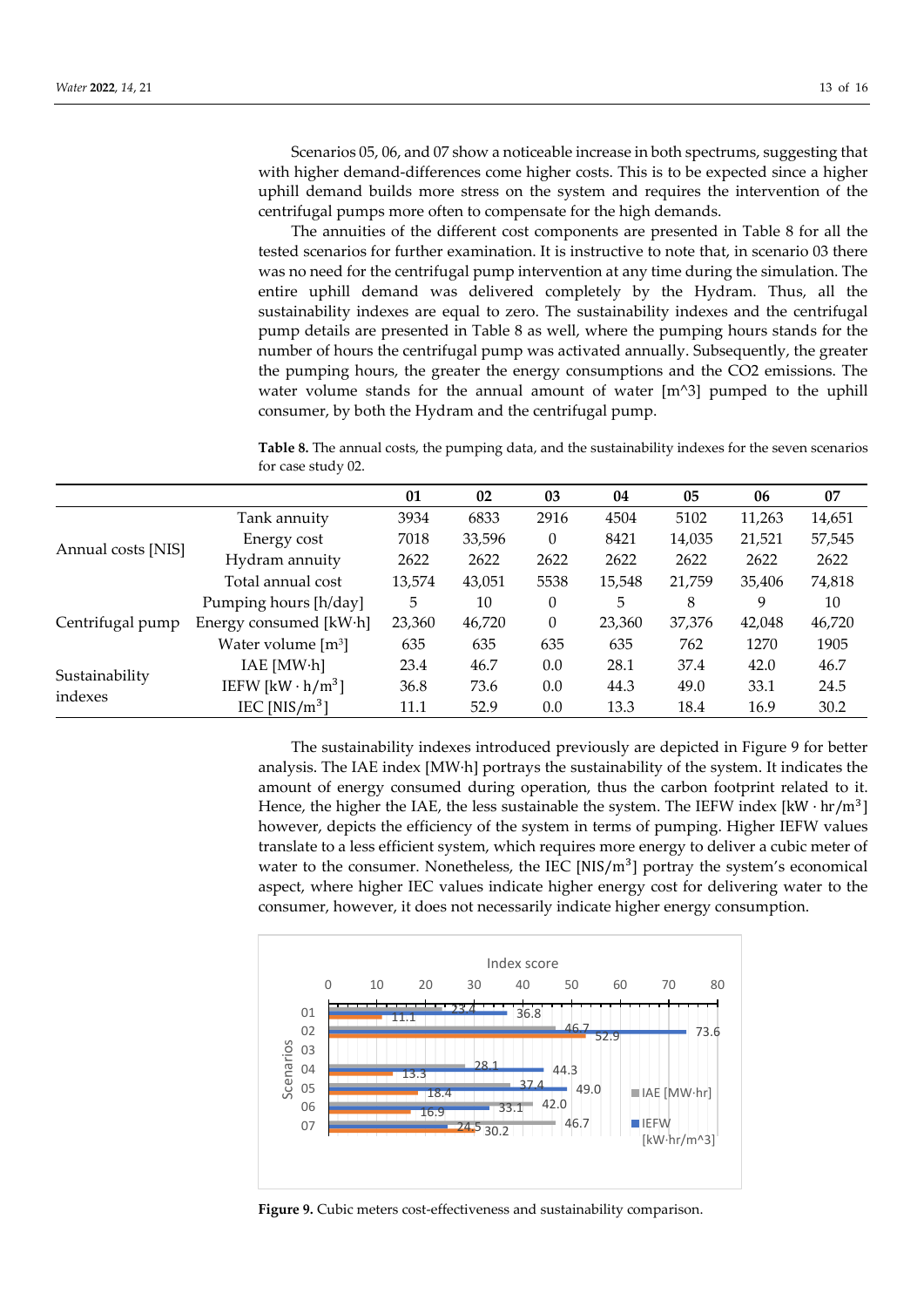When comparing scenario 02 and 07, interesting results are observed, although they seem counterintuitive at first. In scenario 02 the water demand stands at 50 CMH compared to 150 CMH in scenario 07, however, in both scenarios the energy consumption stands at 46.7 MW·h. Subsequently, the sustainability indexes at scenario 07 are significantly lower than the ones at scenario 02. The reason behind this lies in the operation patterns. When optimizing the operation pattern of scenario 02, the genetic algorithm deactivated both pumps (Null-mode) for a total of 6 h during the day, compared to only 2 h in scenario 07. This is due to the oversized pump at scenario 02 that does not allow optimal pumping operation. Since the fitness function is purely economical, it pushes the algorithm to cease pumping from both units to reduce tank size and associated costs. It is essential to note that the uphill demand at scenario 02 is constant while the downhill is distributed, which in turn applies more stress on the system. This comparison highlights the importance of pairing the Hydram with the right centrifugal pump size. Another approach would suggest attaching adjustable frequency drives (AFDs) to the centrifugal pump, enabling control over the pump's speed and power to increase overall efficiency.

# **4. Conclusions**

Previous works have implemented numerous approaches for reducing and recovering energy from water distribution systems. Approaches include pressure reducing valves, micro-hydroelectric plants, or a combination of them. However, these approaches either deplete energy from the system or require complex infrastructure to recover it. In this study, we examined the integration of Hydrams into water distribution systems for energy recovery applications. The introduction of Hydram into the system did not eliminate the traditional centrifugal pumps, on the contrary, both pumps operate interchangeably, creating a better and more efficient pumping unit. Thus, the new concept of an interchangeable hybrid pumping unit is introduced, where an evolutionary genetic algorithm is utilized to optimize the operation patterns.

The model's applicability is illustrated by applying it to two networks of increasing complexity. The findings showed that in both cases, the interchangeable operation caused substantial energy and cost reduction without threatening the consumers' demand. Even when solely operated, the Hydram managed to supply up to 65% of the requested demand. This study has several limitations which need to be considered. The examined networks are built with terrains so as to highlight the potential of Hydram pumps rather than its limitations. Moreover, it is worth noting that such terrains and conditions, however common in mountainous areas, are not common nor typical in more flat distribution systems. Therefore, implementing this approach is restricted to specific hydraulic conditions and terrains. Future research should incorporate more complex networks and integrate different approaches (i.e., PRVs and PATs) alongside Hydrams, for Multiobjective problems.

**Author Contributions:** Conceptualisation, M.Z. and A.O.; Methodology, M.Z. and A.O.; Writing— Original Draft Preparation, M.Z.; Writing—Review and Editing, M.Z. and A.O.; Supervision, A.O.; Project Administration, A.O.; Funding Acquisition, A.O. All authors have read and agreed to the published version of the manuscript.

**Funding:** This research was supported by a grant from the United States–Israel Binational Science Foundation (BSF), Jerusalem, Israel (grant no. 2024160).

**Institutional Review Board Statement:** Not applicable.

**Informed Consent Statement:** Not applicable.

**Data Availability Statement:** The data presented in this study are available on request from the corresponding author.

**Acknowledgments:** This research was supported by a grant from the United States–Israel Binational Science Foundation (BSF).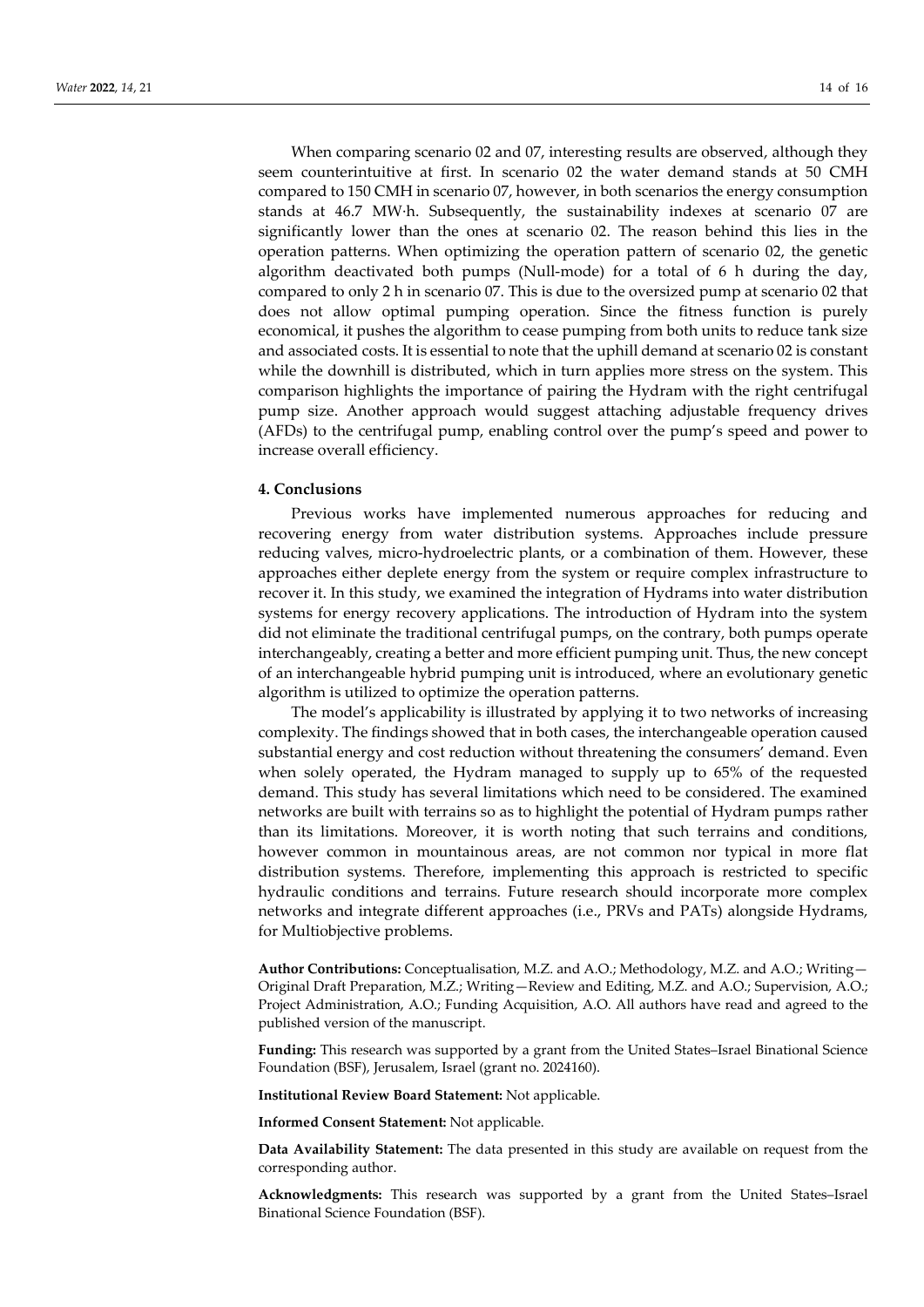**Conflicts of Interest:** The authors declare no conflict of interest. The funders had no role in the design of the study; in the collection, analyses, or interpretation of data; in the writing of the manuscript, or in the decision to publish the results.





Figure A1. The Hydram capital cost corresponding to its size. The graph shows the available data (dots), its trendline, and the speculated prices for larger pump sizes (triangles).



# **Appendix B**

**Figure A2.** The storage tank capital cost corresponding to its size. The graph shows the available data (dots) and its trendline.

### **References**

- 1. del Teso, R.; Gómez, E.; Estruch-Juan, E.; Cabrera, E. Topographic energy management in water distribution systems. *Water Resour. Manag.* **2019**, *33*, 4385–4400.
- 2. Sharif, M.N.; Haider, H.; Farahat, A.; Hewage, K.; Sadiq, R. Water–energy nexus for water distribution systems: a literature review. *Environ. Rev.* **2019**, *27*, 519–544.
- 3. Lambert, A.; Fantozzi, M.; Thornton, J. Practical approaches to modelling leakage and pressure management in distribution systems-progress since 2005. In Proceedings of the CCWI 12th Int Conf: Computing and Control in the Water Industry, Perugia, Italy, 2–4 September 2013. https://doi.org/10.2779/102151.
- 4. Pålsson, H.; Pettersson, F.; Hiselius, L.W. Energy consumption in e-commerce versus conventional trade channels Insights into packaging, the last mile, unsold products and product returns. *J. Clean. Prod.* **2017**, *164*, 765–778.
- 5. Garcia, A.M.; López-Jiménez, P.; Sánchez-Romero, F.-J.; Pérez-Sánchez, M. Objectives, Keys and Results in the Water Networks to Reach the Sustainable Development Goals. *Water* **2021**, *13*, 1268.
- 6. Vairavamoorthy, K.; Lumbers, J. Leakage Reduction in Water Distribution Systems: Optimal Valve Control. *J. Hydraul. Eng.* **1998**, *124*, 1146–1154.
- 7. Araujo, L. S.; Ramos, H.; Coelho, S. T.Pressure control for leakage minimization in water distribution systems management. *Water Resour. Manag.* **2006**, *20*, 133–149.
- 8. Liberatore, S.; Sechi, G.M. Location and Calibration of Valves in Water Distribution Networks Using a Scatter-Search Metaheuristic Approach. *Water Resour. Manag.* **2009**, *23*, 1479–1495.